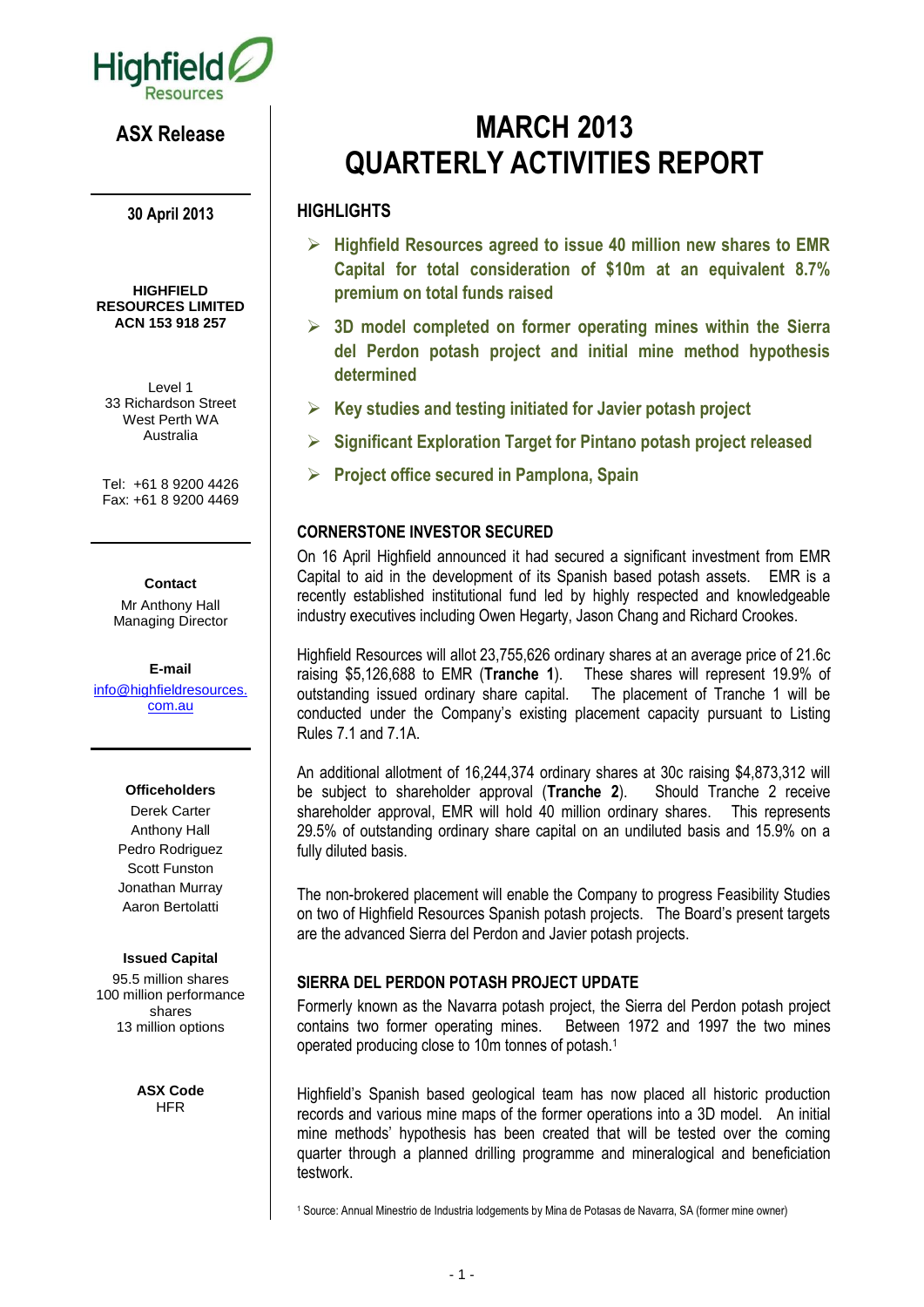

## **JAVIER POTASH PROJECT UPDATE**

Formerly an area within the Aragon potash project, the Javier project covers an area of around 20 square kilometres. Depths to the top of the potash mineralisation are relatively shallow at between 300 metres and 550 metres.

Positive progress has been made on this project over the quarter highlighted by:

- Reanalysis of core samples from three historic drill holes;
- Creation of a preliminary mineralogical model based on historic drill hole data;
- Initiation of a process to commence mineralogical and preliminary beneficiation testwork;
- Commencement of a process to complete transport studies; and
- Productive meetings with key executives within the Aragon Administration.

## **PINTANO POTASH PROJECT UPDATE**

The Pintano potash project is the second area of the project formerly known as the Aragon potash project. Pintano is the more extensive area and covers an area of around 100 square kilometres. Depths to the top of the potash mineralisation start at around 500 metres ranging through to around 1,200 metres.

Highfield was pleased to release a significant Exploration Target on this area based primarily on four historic drill holes and reinterpreted seismic that demonstrated strong continuity of the evaporite.

The Company is presently planning a significant drilling programme to target additional areas within the large project area. This drilling programme is presently scheduled for the second half of this Calendar Year. Importantly test work and studies being commenced on the Javier potash project will also be relevant for the Pintano potash project.

#### **MCLARTY POTASH PROJECT UPDATE**

The McLarty project is a significant greenfields' asset covering over 1,700 kilometres in the Canning Basin. Two strong drill hole targets have been identified to test the evaporite for potash mineralisation.

Consulting geologists have been engaged to prepare a drilling programme with a view to drilling in the second half of this Calendar Year.

#### **CORPORATE**

The Board is pleased to confirm it has secured office accommodation in Pamplona, Spain. This office will become Highfield's project office in Spain and will house the majority of the Company's staff.

During the quarter, Highfield's 100% owned Spanish subsidiary, Geoalcali appointed Mr John Claverley as General Manager and Mr Gonzalo Mayoral as Director of Mining Engineering. Mr Claverley and Mr Mayoral bring a wealth of in country experience and qualifications to implement the company's strategy to quickly develop its Spanish assets into potash producing mines. In addition to these appointments, an additional project geologist was appointed.

The Company is presently completing appointments of a senior community engagement manager and environmental engineer to complement its existing Spanish based delivery team. The appointment of the additional project geologist will help facilitate the Company's anticipated Spanish drilling programme. The community engagement manager and environmental engineer are critical appointments to help further the Company's Spanish development programme.

The Company's focus remains on its Spanish assets given their near term production prospects.

**Anthony Hall Managing Director**